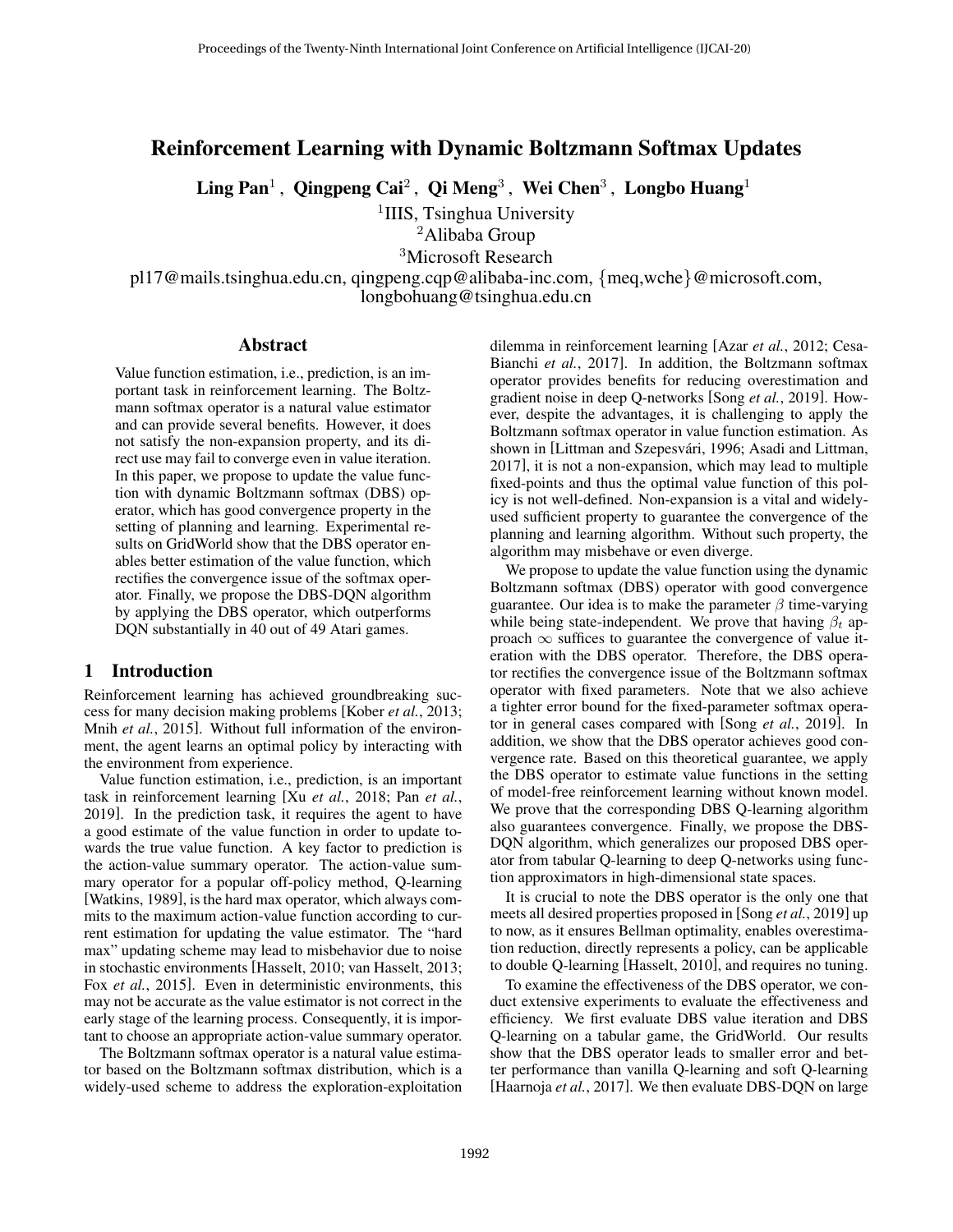scale Atari2600 games, and we show that DBS-DQN outperforms DQN in 40 out of 49 Atari games.

The main contributions can be summarized as follows:

- We analyze the error bound of the Boltzmann softmax operator with arbitrary parameters, including static and dynamic.
- We propose the DBS operator, which has good convergence property in the setting of planning and learning.
- We conduct extensive experiments to verify the effectiveness of the DBS operator in 49 Atari games. Experimental results verify our theoretical analysis and demonstrate the effectiveness of the DBS operator.

### 2 Preliminaries

A Markov decision process (MDP) is defined by a 5-tuple  $(S, \mathcal{A}, p, r, \gamma)$ , where S and A denote the set of states and actions,  $p(s'|s, a)$  the transition probability from state s to state s' under action a, and  $r(s, a)$  the corresponding immediate reward. The discount factor is denoted by  $\gamma \in [0, 1)$ .

The agent interacts with the environment with its policy  $\pi$ , a mapping from state to action. The objective is to find an optimal policy that maximizes the expected discounted long-term reward  $\mathbb{E}[\sum_{t=0}^{\infty} \gamma^t r_t | \pi]$ , which can be solved by estimating value functions. The state value of s and stateaction value of s and a under policy  $\pi$  are defined as  $V^{\pi}(s) =$  $\mathbb{E}_\pi[\sum_{t=0}^\infty \gamma^t_r t | s_0 = s]$  and  $Q^\pi(s,a) = \mathbb{E}_\pi[\sum_{t=0}^\infty \gamma^t r_t | s_0 = s]$  $s, a_0 = a$ . The optimal value functions are defined as  $V^*(s) = \max_{\pi} V^{\pi}(s)$  and  $Q^*(s, a) = \max_{\pi} Q^{\pi}(s, a)$ .

The optimal value function  $\dot{V}^*$  and  $Q^*$  satisfy the Bellman equation, which is defined recursively as in Eq. [\(1\)](#page-1-0):

$$
V^*(s) = \max_{a \in A} Q^*(s, a),
$$
  
\n
$$
Q^*(s, a) = r(s, a) + \gamma \sum_{s' \in S} p(s'|s, a) V^*(s').
$$
\n(1)

Starting from an arbitrary initial value function  $V_0$ , the optimal value function  $V^*$  can be computed by value iteration [\[Bellman, 1957\]](#page-6-14) according to an iterative update  $V_{k+1}$  =  $TV_k$ , where  $\mathcal T$  is the Bellman operator defined by  $(\mathcal T V)(s) =$  $\max_{a \in A} [r(s, a) + \sum_{s' \in S} p(s'|s, a) \gamma V(s')]$ .

When the model is unknown, Q-learning [\[Watkins and](#page-6-15) [Dayan, 1992\]](#page-6-15) is an effective algorithm to learn by exploring the environment. Value estimation and update for a given trajectory  $(s, a, r, s')$  for Q-learning is defined as:

$$
Q(s,a) = (1-\alpha)Q(s,a) + \alpha \left(r + \gamma \max_{a'} Q(s',a')\right), \tag{2}
$$

where  $\alpha$  denotes the learning rate. Note that Q-learning employs the hard max operator for value function updates, i.e.,  $\max(\mathbf{X}) = \max_i x_i$ . Another common operator is the log-sum-exp operator (Eq. (5) in [\[Haarnoja](#page-6-13) *et al.*, 2017]):  $L_{\beta}(\mathbf{X}) = \frac{1}{\beta} \log(\sum_{i=1}^{n} e^{\beta x_i})$ . The Boltzmann softmax operator is defined as:  $\text{boltz}_{\beta}(\mathbf{X}) = \frac{\sum_{i=1}^{n} e}{\sum_{i=1}^{n}}$  $\frac{e^{\beta x_i}x_i}{\frac{n}{e^{\beta x_i}}}$ .

#### 3 Dynamic Boltzmann Softmax Updates

In this section, we propose the dynamic Boltzmann softmax operator (DBS) for value function updates.

The DBS operator is defined as:  $\forall s \in S$ ,

$$
\text{boltz}_{\beta_t}(Q(s,\cdot)) = \frac{\sum_{a \in \mathcal{A}} e^{\beta_t Q(s,a)} Q(s,a)}{\sum_{a \in \mathcal{A}} e^{\beta_t Q(s,a)}},\tag{3}
$$

where  $\beta_t$  is non-negative. Our core idea of the DBS operator is to dynamically adjust the value of  $\beta_t$  during the iteration.

We now give theoretical analysis of the proposed DBS operator and show that it has good convergence guarantee.

### 3.1 Value Iteration with DBS Updates

DBS value iteration admits a time-varying, state-independent sequence  $\{\beta_t\}$  and updates the value function according to boltz $\beta_t$  by iterating the following steps:

<span id="page-1-1"></span>
$$
Q_{t+1}(s,a) \leftarrow \sum_{s'} p(s'|s,a) [r(s,a) + \gamma V_t(s')] , \forall s, a
$$
  

$$
V_{t+1}(s) \leftarrow \text{boltz}_{\beta_t}(Q_{t+1}(s,\cdot)), \forall s
$$
 (4)

For the ease of notations, we denote  $\mathcal{T}_{\beta_t}$  the function that iterates any value function by Eq. [\(4\)](#page-1-1).

Therefore, the way to update the value function is according to the exponential weighting scheme which is related to both the current estimator and the parameter  $\beta_t$ .

#### Theoretical Analysis

It has been shown that the Boltzmann softmax operator is not a non-expansion [Littman and Szepesvári, 1996], as it does not satisfy Ineq. [\(5\)](#page-1-2).

<span id="page-1-2"></span>
$$
|\text{boltz}_{\beta}(Q_1(s,\cdot)) - \text{boltz}_{\beta}(Q_2(s,\cdot))|
$$
  
\n
$$
\leq \max_{a} |Q_1(s,a) - Q_2(s,a)|, \forall s \in \mathcal{S}.
$$
 (5)

<span id="page-1-0"></span>Indeed, the non-expansion property is a vital and widely-used sufficient condition for achieving convergence of learning algorithms. If the operator is not a non-expansion, the uniqueness of the fixed point may not be guaranteed, which can lead to misbehaviors in value iteration.

In Theorem [1,](#page-1-3) we provide a novel analysis which demonstrates that the DBS operator enables the convergence of DBS value iteration to the optimal value function. We give the proof sketch due to limited space.

<span id="page-1-3"></span>Theorem 1 (Convergence of value iteration with the DBS operator). *For any dynamic Boltzmann softmax operator*  $boltz_{\beta_t}$ , *if*  $\beta_t$  *approaches*  $\infty$ , *the value function after t iterations*  $V_t$  *converges to the optimal value function*  $V^*$ .

*Proof Sketch.* Let  $\mathcal{T}_m$  be the function that iterates any value function by the max operator. Then, we have

<span id="page-1-4"></span>
$$
||(\mathcal{T}_{\beta_t} V_1) - (\mathcal{T}_m V_2)||_{\infty} \leq \underbrace{||(\mathcal{T}_{\beta_t} V_1) - (\mathcal{T}_m V_1)||_{\infty}}_{(I)} + \underbrace{||(\mathcal{T}_m V_1) - (\mathcal{T}_m V_2)||_{\infty}}_{(II)}
$$
(6)

For the term  $(I)$ , we have

<span id="page-1-5"></span>
$$
||(\mathcal{T}_{\beta_t} V_1) - (\mathcal{T}_m V_1)||_{\infty} \le \frac{\log(|A|)}{\beta_t} \tag{7}
$$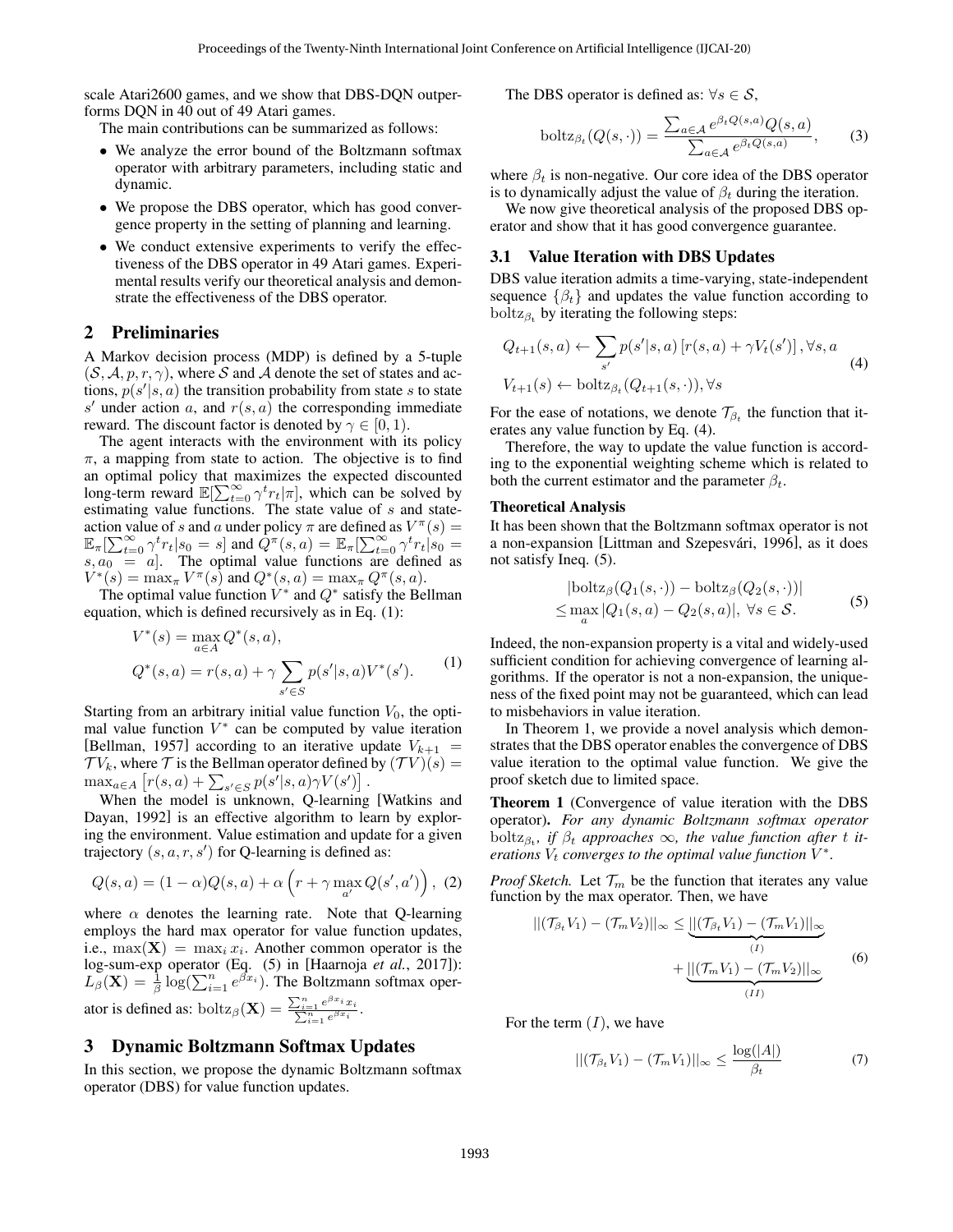For the term  $(II)$ , we have

$$
||(\mathcal{T}_m V_1) - (\mathcal{T}_m V_2)||_{\infty} \le \gamma ||V_1 - V_2|| \tag{8}
$$

Combining  $(6)$ ,  $(7)$ , and  $(8)$ , we have

$$
||(\mathcal{T}_{\beta_t} V_1) - (\mathcal{T}_m V_2)||_{\infty} \le \gamma ||V_1 - V_2||_{\infty} + \frac{\log(|A|)}{\beta_t} \quad (9)
$$

As max is a contraction mapping, then from Banach fixed-point theorem [\[Banach, 1922\]](#page-6-16) we have  $\mathcal{T}_m V^* = V^*$ . By the definition of DBS value iteration in Eq. [\(4\)](#page-1-1),

$$
||V_t - V^*||_{\infty} = ||(\mathcal{T}_{\beta_t} ... \mathcal{T}_{\beta_1})V_0 - (\mathcal{T}_m ... \mathcal{T}_m)V^*||_{\infty}
$$
  
\n
$$
\leq \gamma ||(\mathcal{T}_{\beta_{t-1}} ... \mathcal{T}_{\beta_1})V_0 - (\mathcal{T}_m ... \mathcal{T}_m)V^*||_{\infty} + \frac{\log(|A|)}{\beta_t}
$$
  
\n
$$
\leq \gamma^t ||V_0 - V^*||_{\infty} + \log(|A|) \sum_{k=1}^t \frac{\gamma^{t-k}}{\beta_k}
$$
\n(10)

If  $\beta_t \to \infty$ , then  $\lim_{t \to \infty} \sum_{k=1}^t \frac{\gamma^{t-k}}{\beta_k}$  $\frac{\partial}{\partial k} = 0.$ 

Taking the limit of the right hand side of Eq. [\(10\)](#page-2-1), we obtain  $\lim_{t\to\infty} ||V_{t+1} - V^*||_{\infty} = 0.$  $\Box$ 

During the process of dynamically adjusting  $\beta_t$ , although the non-expansion property may be violated for some certain values of  $\beta$ , we only need the state-independent parameter  $\beta_t$ to approach infinity to guarantee the convergence.

Next, we justify that the DBS operator has good convergence rate guarantee. We omit the proof due to lack of space.

<span id="page-2-7"></span>Theorem 2 (Convergence rate of value iteration with the DBS operator). For any power series  $\beta_t = t^p(p >$ 0)*, let* V<sup>0</sup> *be an arbitrary initial value function such that*  $||V_0||_{\infty} \le \frac{R}{1-\gamma}$ *, where*  $R = \max_{s,a} |r(s,a)|$ *, we have that for any non-negative* < 1/4*, after*  $\max\{O\left(\frac{\log(\frac{1}{\epsilon})+\log(\frac{1}{1-\gamma})+\log(R)}{\log(1)}\right\}$  $\frac{\log(\frac{1}{1-\gamma})+\log(R)}{\log(\frac{1}{\gamma})}, O\big((\frac{1}{(1-\gamma)\epsilon})^{\frac{1}{p}}\big)\}$  steps, the  $error \Vert V_t - V^* \Vert_{\infty} \leq \epsilon.$ 

For the larger value of  $p$ , the convergence rate is faster. Note that when p approaches  $\infty$ , the convergence rate is dominated by the first term, which has the same order as that of the standard Bellman operator, implying that the DBS operator is competitive with the standard Bellman operator in terms of the convergence rate in known environment.

From the proof techniques in Theorem [1,](#page-1-3) we derive the error bound of value iteration with the Boltzmann softmax operator with fixed parameter  $\beta$  in Corollary [1.](#page-2-2)

<span id="page-2-2"></span>Corollary 1 (Error bound of value iteration with the Boltzmann softmax operator). *For any Boltzmann softmax operator with fixed parameter*  $\beta$ *, we have*  $\limsup_{t\to\infty}$   $||V_t V^*||_{\infty} \leq \min\left\{\frac{\log(|A|)}{\beta(1-\gamma)}\right\}$  $\frac{\log(|A|)}{\beta(1-\gamma)}, \frac{2R}{(1-\gamma)^2}$ .

Here, we show that after an infinite number of iterations, the error between the value function  $V_t$  computed by the Boltzmann softmax operator with the fixed parameter  $\beta$  at the t-th iteration and the optimal value function  $V^*$  can be upper bounded. However, although the error can be controlled, the <span id="page-2-0"></span>direct use of the Boltzmann softmax operator with fixed parameter may introduce performance drop in practice, due to the fact that it violates the non-expansion property.

Thus, we conclude that the DBS operator performs better than the traditional Boltzmann softmax operator with fixed parameter in terms of convergence.

### Relation to Existing Results

In this section, we compare the error bound in Corollary [1](#page-2-2) with that in [Song *et al.*[, 2019\]](#page-6-10) (Theorem [3\)](#page-2-3), which studies the error bound of the softmax operator with a fixed parameter  $\beta$ .

<span id="page-2-3"></span><span id="page-2-1"></span>**Theorem 3** (Song et al., 2019). Let  $\mathcal{T}_{soft}$  be the function that *iterates any value function by the Boltzmann softmax operator, then*  $\forall (s, a)$ ,  $\liminf_{t \to \infty} \mathcal{T}_{soft}^t Q_0(s, a) \geq Q^*(s, a)$  –  $\frac{\gamma(|A|-1)}{(1-\gamma)}\max\left\{\frac{1}{\beta+2},\frac{2Q_{max}}{1+e^{\beta}}\right\}.$ 

Different from [Song *et al.*[, 2019\]](#page-6-10), we provide a more general convergence analysis of the softmax operator covering both static and dynamic parameters. We also achieve a tighter error bound when

<span id="page-2-4"></span>
$$
\beta \ge \frac{2}{\max\{\frac{\gamma(|A|-1)}{\log(|A|)}, \frac{2\gamma(|A|-1)R}{1-\gamma}\}-1},\tag{11}
$$

where  $R$  can be normalized to 1 and  $|A|$  denotes the number of actions. The term on the RHS of Eq. [\(11\)](#page-2-4) is quite small as shown in Figure [1\(](#page-2-5)a), where we set  $\gamma$  to be some commonly used values in  $\{0.85, 0.9, 0.95, 0.99\}$ . The shaded area corresponds to the range of  $\beta$  within our bound is tighter, which is a general case. Note that the case where  $\beta$  is extremely small, i.e., approaches 0, is usually not considered in practice. Figure [1\(](#page-2-5)b) shows the improvement of the error bound that is defined as their bound–our bound  $\times 100\%$ , where |A| ranges from 3 to 18 which is common in the Arcade Learning Environment [\[Bellemare](#page-6-17) *et al.*, 2013]. Moreover, we also give an analysis of the convergence rate of the DBS operator.

<span id="page-2-5"></span>

(a) Range of  $\beta$  within which our bound is tighter.

### Figure 1: Error bound comparison.

Please note that our comparison with [Song *et al.*[, 2019\]](#page-6-10) is fair. In particular, [Song *et al.*[, 2019\]](#page-6-10) claim that  $\mathcal{T}_{soft}$  converges to  $T$  with exponential rate in terms of  $\beta$ . However, we find that the analysis is incorrect (refer to the proof of Theo-rem 3 in Appendix A.[1](#page-2-6)).  $<sup>1</sup>$ </sup>

<span id="page-2-6"></span><sup>1</sup> Eq. (A8) in the proof [Song *et al.*[, 2019\]](#page-6-10) relies on the assumption that the the gap function  $\delta_i(s) = Q(s, a_{[1]}) - Q(s, a_{[i]})$ is constant. However, the gap function is varying during value iteration. Thus, Eq. (A7) only leads to the following result:  $\mathcal{T}^k Q_0(s,a) - \mathcal{T}_{soft}^k Q_0(s,a) \leq \frac{\gamma(1-\gamma^k)}{1-\gamma} \max_{\delta \in \Delta} \sum_{i=2}^m \frac{\delta_i(s)}{1 + e^{\beta \delta_i(s)}},$ where  $\Delta$  denotes all possible gap functions during value iteration, instead of a fixed gap function.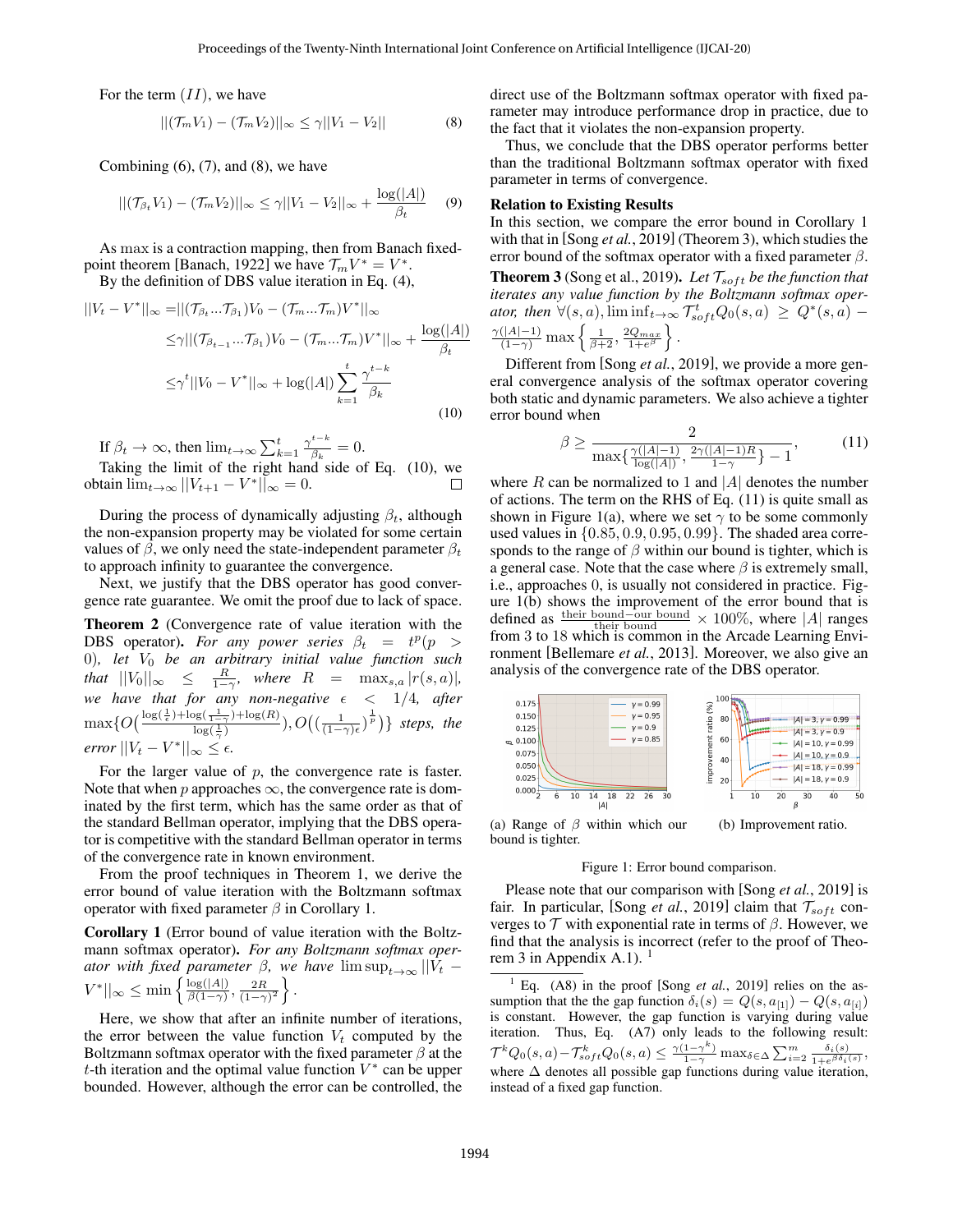#### Empirical Results

We first evaluate DBS value iteration to verify our convergence results in a  $10 \times 10$  GridWorld (Figure [2\(](#page-3-0)a)), which is a larger variant of the environment of [\[O'Donoghue](#page-6-18) *et al.*, [2016\]](#page-6-18), with the dark grids representing walls. The agent starts at the upper left corner and aims to eat the apple at the bottom right corner upon receiving a reward of  $+1$ . Otherwise, the reward is 0. The terminal state is that the agent successfully eats the apple or a maximum number of steps 300 is reached. For this experiment, we consider the discount factor  $\gamma = 0.9$ .

<span id="page-3-0"></span>

Figure 2: DBS value iteration in GridWorld.

The value loss of value iteration is shown in Figure [2\(](#page-3-0)b). As expected, for fixed  $\beta$ , a larger value leads to a smaller loss. We then zoom in on Figure [2\(](#page-3-0)b) to further illustrate the difference between fixed  $\beta$  and dynamic  $\beta_t$  in Figure [2\(](#page-3-0)c), which shows the value loss for the last episode in log scale. For any fixed  $\beta$ , value iteration suffers from some loss which decreases as  $\beta$  increases. For dynamic  $\beta_t$ , the performance of  $t^2$  and  $t^3$  are the same and achieve the smallest loss in the domain game. Results for the convergence rate is shown in Figure [2\(](#page-3-0)d). For higher order p of  $\beta_t = t^p$ , the convergence rate is faster. We also observe that the convergence rate of  $t^2$  and  $t^{10}$  is very close and matches the performance of the standard Bellman operator as discussed before.

From the above results, we find a convergent variant of the Boltzmann softmax operator with good convergence rate, which paves the path for its use in reinforcement learning algorithms with little knowledge about the environment.

### 3.2 Q-learning with DBS Updates

In this section, we show that the DBS operator can be applied in a model-free Q-learning algorithm.

According to the DBS operator, we propose the DBS Qlearning algorithm, where the value function is updated by

$$
Q(s, a) \leftarrow Q(s, a) + \alpha_t \left[ r + \gamma \text{boltz}_{\beta_t} \left( Q(s', \cdot) \right) - Q(s, a) \right] \tag{12}
$$

Please note that the action selection policy is different from the Boltzmann distribution (e.g.,  $\epsilon$ -greedy policy).

As seen in Theorem [2,](#page-2-7) a larger  $p$  results in faster convergence rate in value iteration. However, this is not the case in Q-learning, which differs from value iteration in that it knows little about the environment, and the agent has to learn from experience. If  $p$  is too large, it quickly approximates the max operator that favors commitment to current action-value function estimations. This is because the max operator always greedily selects the maximum action-value function according to current estimation, which may not be accurate in the early stage of learning or in noisy environments.

#### Theoretical Analysis

We get that DBS Q-learning converges to the optimal policy as in Theorem [4,](#page-3-1) which is under the same additional condition as in DBS value iteration.

<span id="page-3-1"></span>Theorem 4 (Convergence of DBS Q-learning). *DBS Qlearning converges to optimal*  $Q$ <sup>\*</sup>(s, a) *values if* (1) the state *and action spaces are finite, and all state-action pairs are vis*ited infinitely often; (2)  $\sum_{t} \alpha_t(s,a) = \infty$  and  $\sum_{t} \alpha_t^2(s,a) <$  $\infty$ *;* (3)  $\lim_{t\to\infty} \beta_t = \infty$ *;* (4)  $\text{Var}(r(s, a))$  *is bounded.* 

Besides the convergence guarantee, we show that the DBS operator can mitigate the overestimation phenomenon of the max operator in Q-learning [\[Watkins, 1989\]](#page-6-4).

Let  $X = \{X_1, ..., X_M\}$  be a set of random variables, where the mean of variable  $X_i$  is denoted by  $\mu_i$ . Note that in value function estimation,  $X_i$  denotes random values of action  $i$  for a fixed state. The true value of the maximum expected value is  $\mu^*(X) = \max_i \mu_i$ . Let  $\hat{\mu}_i$  denote the sample mean of  $\mu_i$  and F denote the joint distribution of  $\hat{\mu}$ , where  $\hat{\mu} = (\hat{\mu}_1, ..., \hat{\mu}_M)$ . The bias of any action-value summary operator  $\hat{\otimes}$  is defined as  $\text{Bias}(\hat{\mu}_{\hat{\otimes}}^*) = \mathbb{E}_{\hat{\mu} \sim \hat{F}}[\hat{\otimes} \hat{\mu}] - \mu^*(X),$ i.e., the difference between the expected estimated value output by the operator and the maximum expected value.

We now compare the bias for different common operators and we derive the following theorem.

<span id="page-3-2"></span>**Theorem 5.** Let  $\hat{\mu}_{B_{\beta_t}}^*, \hat{\mu}_{\max}^*, \hat{\mu}_{L_\beta}^*$  denote the estimator with *the DBS operator, the max operator, and the log-sum-exp operator. For any given set of* M *random variables, we have*  $\forall t, \ \forall \beta, \ \text{Bias}(\hat{\mu}_{\mathcal{B}_{\beta_t}}^*) \leq \text{Bias}(\hat{\mu}_{\max}^*) \leq \text{Bias}(\hat{\mu}_{\mathcal{L}_{\beta}}^*).$ 

In Theorem [5,](#page-3-2) we show that although the log-sum-exp operator [\[Haarnoja](#page-6-13) *et al.*, 2017] is able to encourage exploration because its objective is an entropy-regularized form of the original objective, it may worsen the overestimation phenomenon. In addition, the optimal value function induced by the log-sum-exp operator is biased from the optimal value function of the original MDP [Dai *et al.*[, 2018\]](#page-6-19). In contrast, the DBS operator ensures convergence to the optimal value function as well as reduction of overestimation.

#### Empirical Results

We now evaluate DBS Q-learning in the same GridWorld environment. Figure [3](#page-4-0) shows the number of steps the agent spent until eating the apple in each episode, and a fewer number of steps corresponds to a better performance.

For DBS Q-learning, we apply the power function  $\beta_t = t^p$ with  $p$  denoting the order. As shown, DBS Q-learning with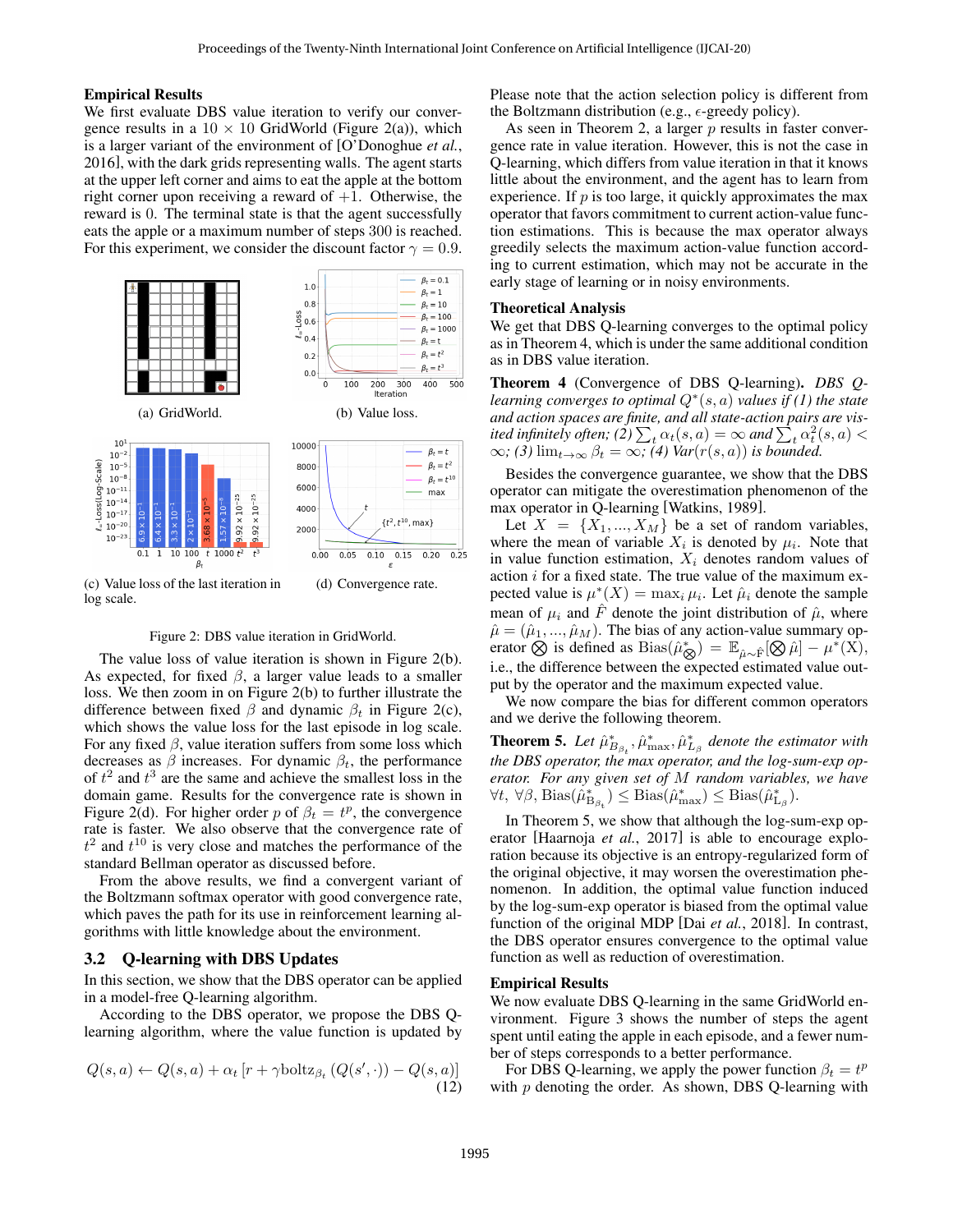<span id="page-4-0"></span>

Figure 3: Performance comparison of DBS Q-learning, Soft Qlearning, and Q-learning in GridWorld.

the quadratic function achieves the best performance. Note that when  $p = 1$ , it performs worse than Q-learning in this simple game, which corresponds to our results in value itera-tion (Figure [2\)](#page-3-0) as  $p = 1$  leads to an nonnegligible value loss. When the power p of  $\beta_t = t^p$  increases further, it performs closer to Q-learning. Soft Q-learning [\[Haarnoja](#page-6-13) *et al.*, 2017] uses the log-sum-exp operator, where the parameter is chosen with the best performance for comparison. In Figure [3,](#page-4-0) soft Q-learning performs better than Q-learning as it encourages exploration by entropy regularization. However, it underperforms DBS Q-learning  $(\beta_t = t^2)$  as DBS Q-learning can guarantee convergence to the optimal value function and can eliminate the overestimation phenomenon. Thus, we choose  $p = 2$  in the following Atari experiments.

## 4 The DBS-DQN Algorithm

Now we show that the DBS operator can further be applied to problems with high dimensional state space and action space.

The DBS-DQN algorithm is shown in Algorithm 1. We compute the parameter of the DBS operator by applying the power function  $\beta_t(c) = c \cdot t^2$  as the quadratic function performs the best in our previous analysis. Here, c denote the coefficient, and contributes to controlling the speed of the increase of  $\beta_t(c)$ . In many problems, it is critical to choose the hyper-parameter  $c$ . In order to make the algorithm more practical in problems with high-dimensional state spaces, we propose to learn to adjust  $c$  in DBS-DQN by the meta gradientbased optimization technique based on [Xu *et al.*[, 2018\]](#page-6-2).

The gradient-based optimization method follows the online cross-validation principle [\[Sutton, 1992\]](#page-6-20). Given current experience  $\tau = (s, a, r, s_{next})$ , the parameter  $\theta$  of the function approximator is updated according to

<span id="page-4-3"></span>
$$
\theta' = \theta - \alpha \frac{\partial J(\tau, \theta, c)}{\partial \theta},
$$
\n(13)

where  $\alpha$  denotes the learning rate, and the loss of the neural network is

$$
J(\tau, \theta, c) = \frac{1}{2} \left[ V(\tau, c; \theta^{-}) - Q(s, a; \theta) \right]^2,
$$
  
\n
$$
V(\tau, c; \theta^{-}) = r + \gamma \text{boltz}_{\beta_t(c)} \left( Q(s_{next}, \cdot; \theta^{-}) \right).
$$
 (14)

The corresponding gradient of  $J(\tau, \theta, c)$  over  $\theta$  is

$$
\frac{\partial J(\tau,\theta,c)}{\partial \theta} = -[V(\tau,c;\theta^-) - Q(s,a;\theta)] \frac{\partial Q(s,a;\theta)}{\partial \theta}.
$$
\n(15)

#### Algorithm 1 DBS Deep Q-Network

- 1: initialize experience replay buffer  $\beta$
- 2: initialize Q-function and target Q-function with random weights  $\theta$  and  $\theta^-$
- 3: initialize the coefficient c of  $\beta_t$  of the DBS operator
- 4: for episode  $t = 1, ..., M$  do
- 5: initialize state  $s$
- 6: calculate  $\beta_t(c) = c \cdot t^2$
- 7: for step = 1, ..., T do
- 8: choose a from s using  $\epsilon$ -greedy policy
- 9: execute a, observe reward r, next state  $s_{next}$ , and done flag d
- 10: store experience  $(s, a, r, s_{next}, d)$  in  $\beta$
- 11: sample random minibatch of experiences  $(s, a, r, s_{next}, d)$  from  $\mathcal{B}$

12: set 
$$
y = r + \gamma (1 - d) \text{boltz}_{\beta_t} \left( \hat{Q}(s_{next}, \cdot; \theta^{-}) \right)
$$

- 13: perform a gradient descent step on  $(y - Q(s, a; \theta))^2$  w.r.t.  $\theta$
- 14: update *c* according to Eq.[\(18\)](#page-4-1)

15: reset  $Q = Q$  every C steps

Then, the coefficient  $c$  is updated based on the subsequent experience  $\tau' = (s', a, r', s'_{next})$  according to the gradient of the squared error  $J(\tau', \theta', \overline{c})$  between the value function approximator  $Q(s'_{next}, a'; \theta')$  and the target value function  $V(\tau', \bar{c}; \theta^{-})$ , where  $\bar{c}$  is the reference value. The gradient is computed according to the chain rule in Eq. [\(16\)](#page-4-2).

<span id="page-4-2"></span>
$$
\frac{\partial J'(\tau', \theta', \bar{c})}{\partial c} = \underbrace{\frac{\partial J'(\tau', \theta', \bar{c})}{\partial \theta'}}_{A} \underbrace{\frac{\mathrm{d}\theta'}{\mathrm{d}c}}_{B}.
$$
 (16)

For the term  $(B)$ , according to Eq.  $(13)$ , we have

$$
\frac{d\theta'}{dc} = \alpha \gamma \frac{\partial \text{boltz}_{\beta_t(\bar{c})}(Q(s'_{next}, \cdot; \theta^-))}{\partial c} \frac{\partial Q(s, a; \theta)}{\partial \theta}.
$$
 (17)

Then, the update of c is as in Eq. [\(18\)](#page-4-1), with  $\eta$  denoting the learning rate.<sup>[2](#page-4-4)</sup>

<span id="page-4-1"></span>
$$
c' = c - \eta \frac{\partial J'(\tau', \theta', \bar{c})}{\partial c}.
$$
 (18)

Note that it can be hard to choose an appropriate static value of sensitive parameter  $β$ . Therefore, it requires rigorous tuning of the task-specific fixed parameter  $\beta$  in different games in [Song *et al.*[, 2019\]](#page-6-10), which may limit its efficiency and applicability [\[Haarnoja](#page-6-21) *et al.*, 2018]. In contrast, the DBS operator is effective and efficient as it does not require tuning.

#### 4.1 Experimental Setup

We evaluate the DBS-DQN algorithm on 49 Atari video games from the Arcade Learning Environment [\[Bellemare](#page-6-17) *et al.*[, 2013\]](#page-6-17), a standard challenging benchmark for deep reinforcement learning algorithms, by comparing it with DQN. For fair comparison, we use the same setup of network architectures and hyper-parameters as in [Mnih *et al.*[, 2015\]](#page-6-1) for

<span id="page-4-4"></span><sup>&</sup>lt;sup>2</sup>In implementation, c is clipped to  $\max\{0.01, c\}$ .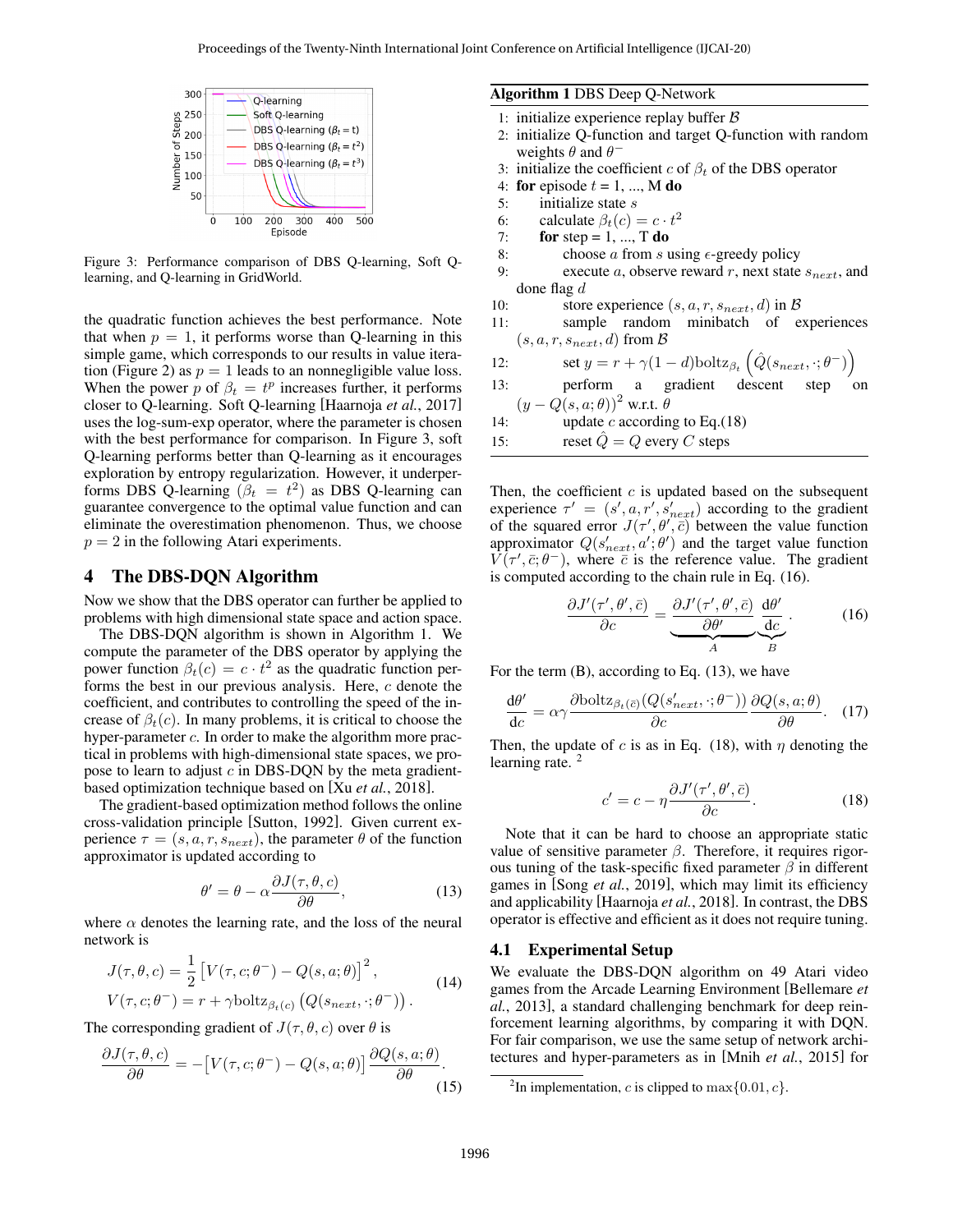both DQN and DBS-DQN. Our evaluation procedure is 30 no-op evaluation which is identical to [Mnih *et al.*[, 2015\]](#page-6-1), where the agent performs a random number (up to 30) of "do nothing" actions in the beginning of an episode. For each game, we train each algorithm for 50M steps for 3 independent runs to evaluate the performance.

#### 4.2 Performance Comparison

To characterize the effectiveness of DBS-DQN, its improvement over DQN is shown in Figure [4,](#page-5-0) where the improvement is defined as the relative human normalized score: scoreagent−scorebaseline  $\frac{\text{score}_{\text{agent}} - \text{score}_{\text{baseline}}}{\max\{\text{score}_{\text{human}}, \text{score}_{\text{baseline}}\} - \text{score}_{\text{random}}} \times 100\%, \text{ with DQN}$ serving as the baseline. In all, DBS-DQN exceeds the performance of DQN in 40 out of 49 Atari games.

<span id="page-5-0"></span>

Figure 4: Relative human normalized score on Atari games.

We also compare the median in human normalized score [\[Van Hasselt](#page-6-22) *et al.*, 2016] defined as:  $\frac{\text{score}_{\text{agent}} - \text{score}_{\text{random}}}{\text{score}_{\text{human}} - \text{score}_{\text{random}}}$  × 100%, where human score and random score are taken from [Wang *et al.*[, 2015\]](#page-6-23). The medians for DQN and DBS-DQN are 84.72% and 104.49%, respectively. As shown, DBS-DQN significantly outperforms DQN in terms the median of the human normalized score, and surpasses human level.

In addition, we compare DBS-DQN with its variant using fine-tuned fixed coefficient c in  $\beta_t(c)$ , i.e., without gradientbased optimization, in each game, to further demonstrate the effectiveness and efficiency of DBS-DQN. The median of the human normalized score for DBS-DQN (fine-tuned  $c$ ) is 103.95%, which underperforms DBS-DQN but outperforms DQN. Note that DBS-DQN (fine-tuned  $c$ ) achieves fairly good performance in term of the median and beats DQN in 33 out of 49 Atari games, which further illustrate the strength of our proposed DBS updates without gradient-based optimization of c.

Figure [5](#page-5-1) shows the learning curves (moving averaged) of different algorithms, where S-DQN [Song *et al.*[, 2019\]](#page-6-10) is with the best parameter  $\beta$  for each game from grid search in  $\{1, 5, 10\}$  (which is the same experimental setting in [\[Song](#page-6-10)] *et al.*[, 2019\]](#page-6-10)). As shown, DBS-DQN outperforms other algorithms. It is also worth noting that S-DQN can fail in some games even with best parameter  $\beta$ .

## 5 Related Work

The Boltzmann softmax distribution is widely used in reinforcement learning [\[Littman](#page-6-24) *et al.*, 1996; Azar *et al.*[, 2012;](#page-6-8) Song *et al.*[, 2019\]](#page-6-10). [Singh *et al.*[, 2000\]](#page-6-25) studied convergence of on-policy algorithm Sarsa, where they considered a dynamic scheduling of the parameter in softmax action selection strategy. However, the state-dependent parameter is impractical in

<span id="page-5-1"></span>

Figure 5: Learning curves in Atari games (shaded area represent mean  $\pm$  standard deviation).

complex problems, e.g., Atari. Our work differs from theirs as our DBS operator is state-independent, which can be readily scaled to complex problems with high-dimensional state space. Recently, [Song *et al.*[, 2019\]](#page-6-10) applied the softmax operator in DQNs, and also studied the error bound of softmax. In contrast, we propose the DBS operator which rectifies the convergence issue of softmax, where we provide a more general analysis of the convergence property. A notable difference in the theoretical aspect is that we achieve a tighter error bound for softmax in general cases, and we investigate the convergence rate of the DBS operator. Besides the guarantee of Bellman optimality, the DBS operator is efficient as it does not require hyper-parameter tuning. Note that it can be hard to choose an appropriate static value of β in [\[Song](#page-6-10) *et al.*[, 2019\]](#page-6-10), which is game-specific and can result in different performance.

[\[Haarnoja](#page-6-13) *et al.*, 2017] utilized the log-sum-exp operator, which enables better exploration and learns deep energybased policies. The connection between our proposed DBS operator and the log-sum-exp operator is discussed above. [\[Bellemare](#page-6-26) *et al.*, 2016] proposed a family of operators which are not necessarily non-expansions, but still preserve optimality while being gap-increasing. However, such conditions are still not satisfied for the Boltzmann softmax operator.

### 6 Conclusion

We propose the DBS operator in value function estimation with a time-varying, state-independent parameter. The DBS operator has good convergence guarantee in the setting of planning and learning, which rectifies the convergence issue of the Boltzmann softmax operator. Results validate the effectiveness of DBS-DQN in a suite of Atari games. For future work, it is worth studying the sample complexity of our proposed DBS Q-learning algorithm. It is also promising to apply the DBS operator to other state-of-the-art DQN-based algorithms, such as Rainbow [\[Hessel](#page-6-27) *et al.*, 2017].

### Acknowledgments

We would like to thank Tie-Yan Liu for insightful discussions on this paper. The work of Ling Pan and Longbo Huang was supported in part by the National Natural Science Foundation of China Grant 61672316, the Zhongguancun Haihua Institute for Frontier Information Technology and the Turing AI Institute of Nanjing.